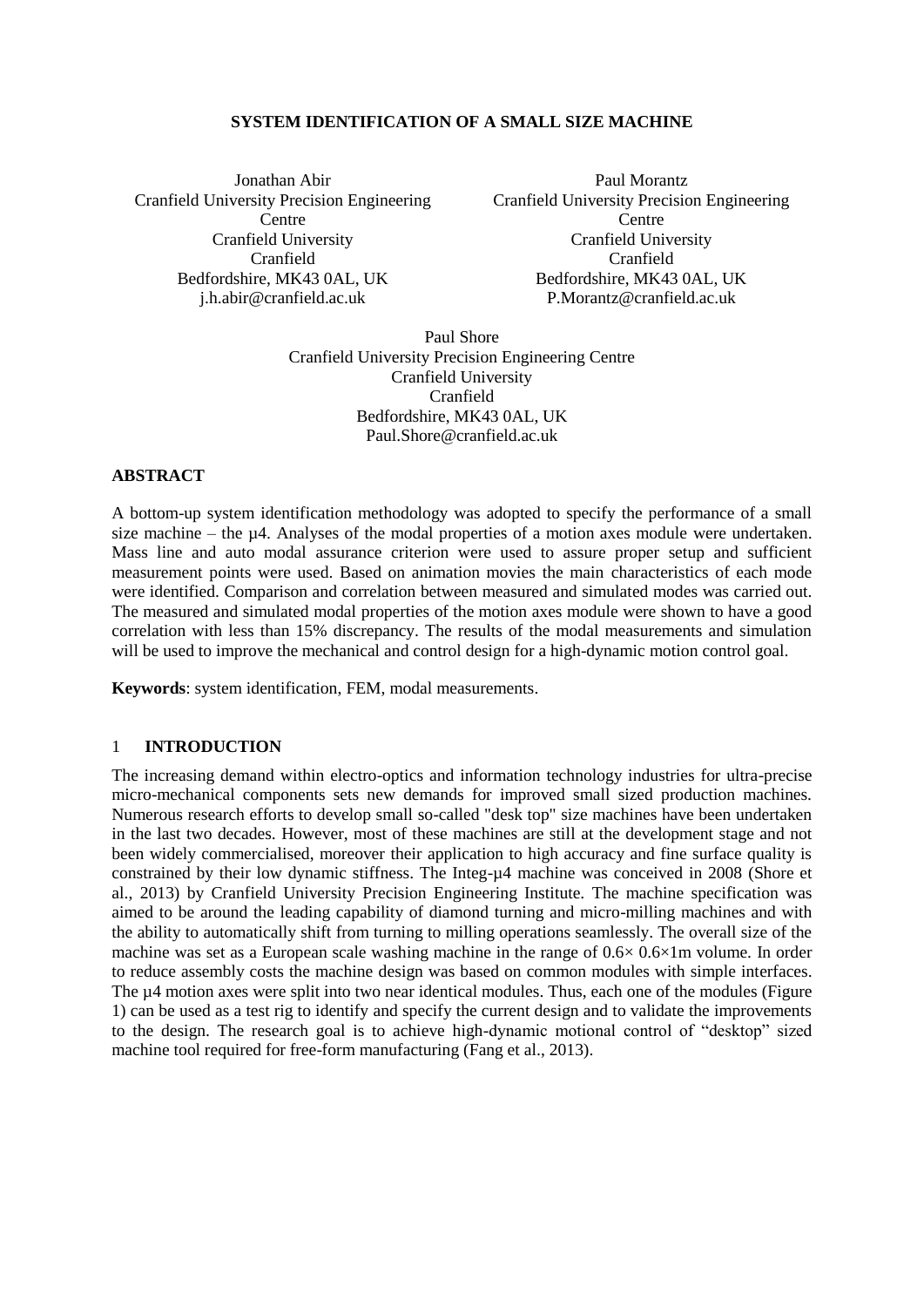

Figure 1: Motion module

# <span id="page-1-0"></span>2 **SYSTEM IDENTIFICATION METHODOLOGY**

The system identification methodology is a bottom-up process in which the lowest level components are tested and simulated first, then used to facilitate the testing of higher level components. The motion module bottom-up identification can be divided into four stages [\(Figure 2\)](#page-1-1): stage A the frame components, stage B the frame assembly, stage C the frame assembly with linear rails and stage D the full assembly of the module. The modal properties of one of the motion axes module were simulated using Finite Element Method (FEM), measured and analysed using modal measurement equipment specified and procured for this research. Each component and assembly was supported in free-free conditions and frequency response functions measured using hammer excitation. In the free-free supported boundary condition rigid body modes and flexible modes are sufficiently separated enabling identification of the rigid body modes for debugging the measurement setup. The rigid and flexible body modes were synthesised using stabilisation diagrams choosing the frequency and damping values. The results were validated by observing the animation of the modes and by comparing the properties to those of a FEM.



<span id="page-1-1"></span>Figure 2: System identification methodology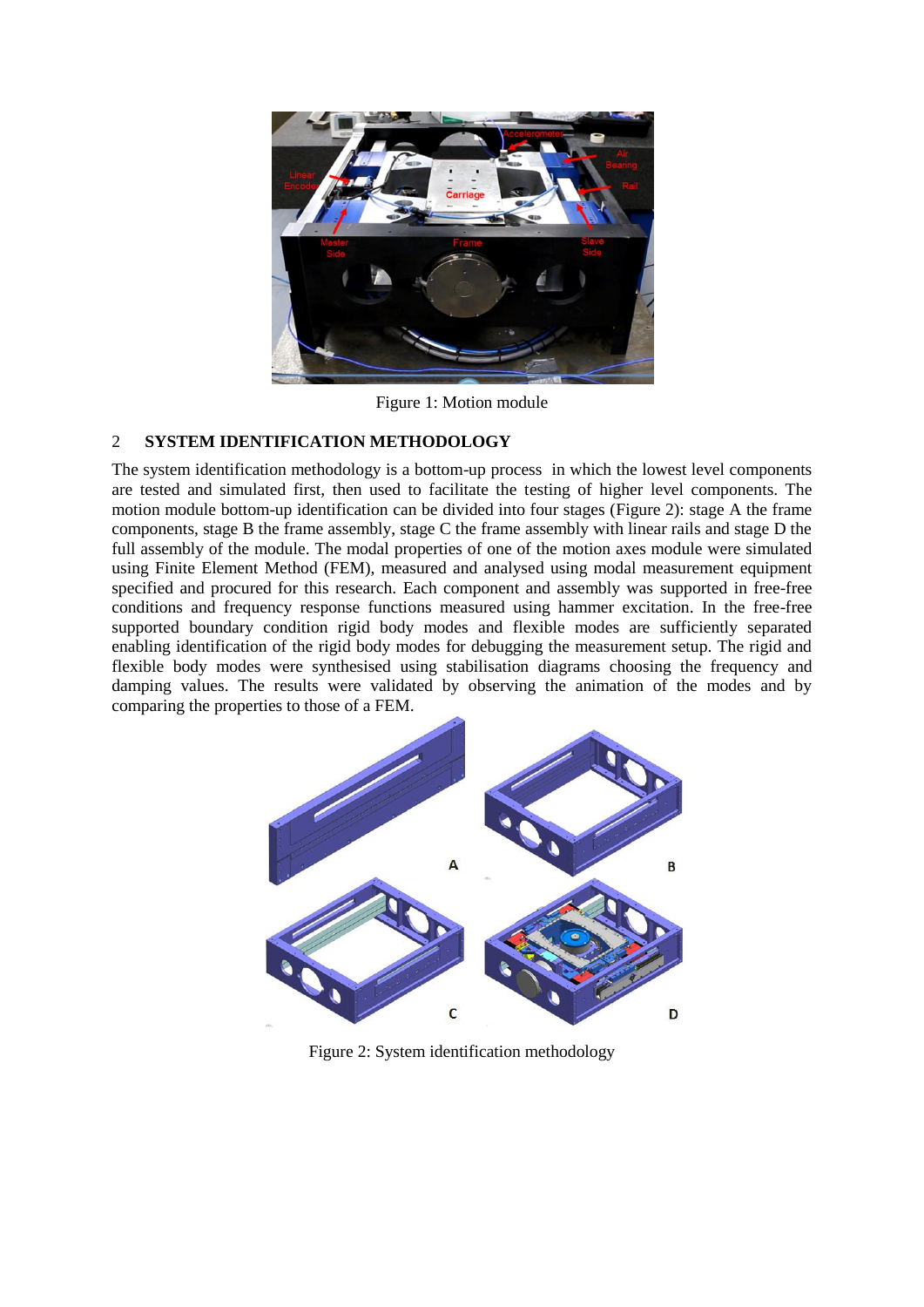#### 3 **FEM ANALYSIS**

The FEM analysis was based on the system identification bottom-up methodology in which lowest level components were simulated first and then a higher lever components and assembly. The simulation followed the free-free boundary condition thus; no boundary conditions were applied to the simulation which caused six eigenvalues with values close to zero. These eigenvalues corresponds to the six rigid body Degree Of Freedom (DOF). Modelling an assembly requires that the surface to surface interactions between the parts need to be specified. Using the fact that the contact surfaces were diamond machined, the contact surfaces were simulated as glued surface to surface.

[Table 1](#page-2-0) shows the list of the first 12 modes for two levels of assembly – frame only and frame with rails which correspond to [Figure 2](#page-1-1) B and C respectively. The effect of adding the linear rails to the frame assembly can be analysed by comparing the mode shapes and frequency. The red arrows in [Table 1](#page-2-0) represent the change of identified mode shapes between each level. As expected, adding the rails increases bending stiffness which affects dramatically up to the 4<sup>th</sup> mode. The added rails cause extra mode shapes, i.e. 606Hz, due to the added extra mass and DOF.

| Mode number | Frame only [Hz] | Frame with rails [Hz] |
|-------------|-----------------|-----------------------|
| 1           | 109             | 116                   |
| 2           | 117             | 158                   |
| 3           | 215             | 387                   |
| 4           | 355             | 486                   |
| 5           | 436             | 488                   |
| 6           | 479             | 543                   |
| 7           | 533             | 606                   |
| 8           | 638             | 650                   |
| 9           | 647             | 659                   |
| 10          | 712             | 739                   |
| 11          | 748             | 749                   |
| 12          | 837             | 763                   |

Table 1: List of modes

## <span id="page-2-0"></span>4 **MODAL MEASUREMENTS**

The components and assemblies were supported on a floating table and a bubble wrap mattress for a free-free boundary condition (Fu and He, 2001). This method will allow operating one of the motion modules while measuring, which is more practically than using bungee cables suspension. In order to measure free body modes 2 excitations and 6 responses are needed, however practical tests show (Leurs et al., 1997; Madjlesi et al., 2005) that best results are obtained with at least 6 excitation (e.g., 2 nodes in 3 directions) which have been used. An impact hammer was used for the excitation and three axis accelerometers were used in various locations for measuring the response. The accelerometers locations were chosen based on the mode shapes results from the FEM. The measurement product is the accellerance Frequency Response Function (FRF) which is then post processed by parameter estimation techniques (curve fitting) to identify the modal parameters: frequency, damping and mode shape.

The measurements were assessed based on the mass line value and Modal Assurance Criterion (MAC) to assure the measurements quality (Allemang, 2003).

### 4.1 **Mass line**

For a single DOF model, i.e. rigid body mode, the structure vibrates as a rigid body at the resonance frequency. If the rigid body modes and flexible modes are sufficiently spaced, the accellerance is approximately equal to the asymptote called the mass line which equals to  $m^{-1}$  (Fu and He, 2001). In case of error in measurement data or in adequate suspension setup the rigid and flexible modes wouldn't be sufficiently spaced and the mass line wouldn't equal the mass of the measured components. An example of the FRF [\(Figure 3](#page-3-0) A) of frame with rails measurements and the evaluated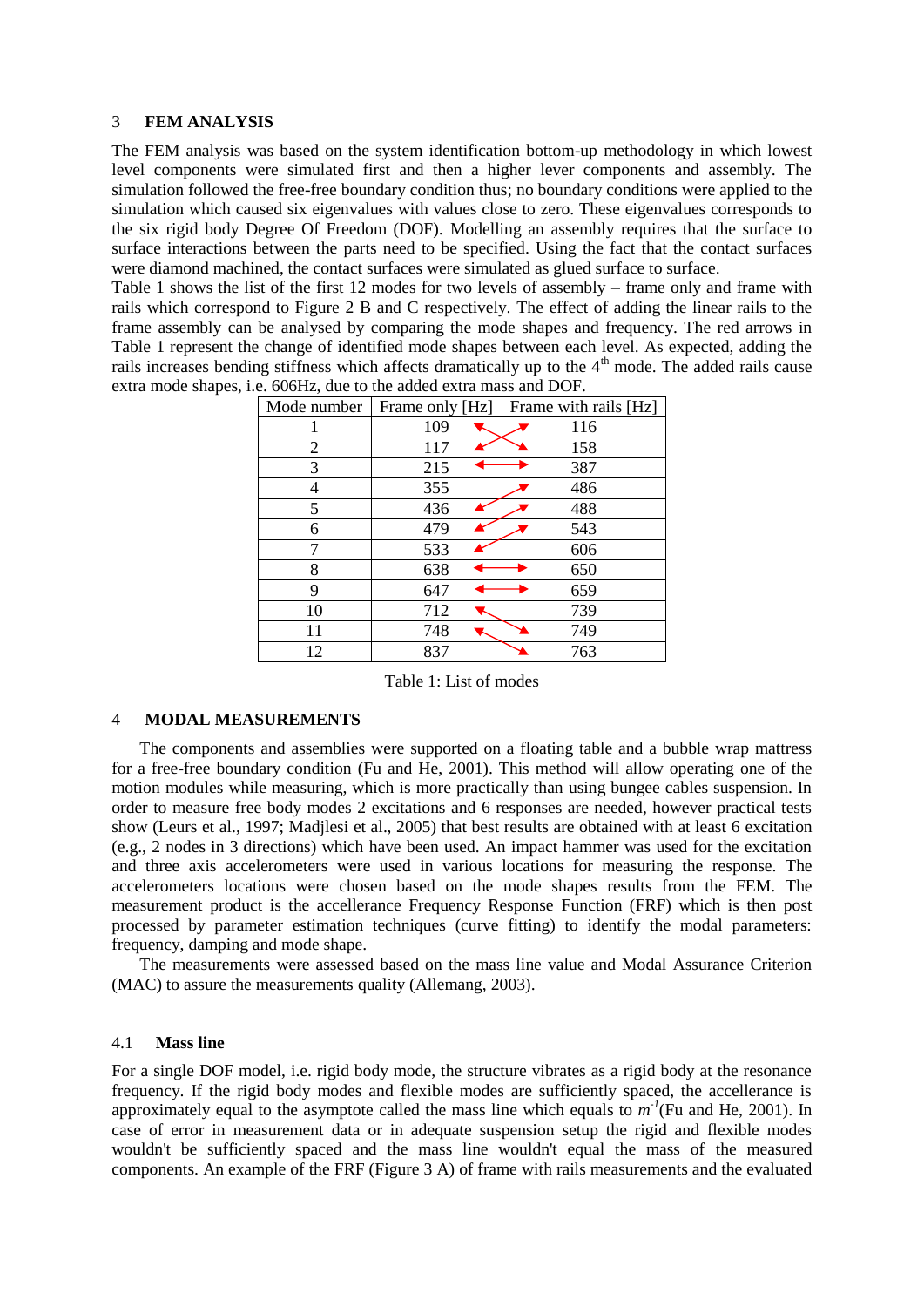mass property [\(Figure 3](#page-3-0) B). As can be seen the evaluated mass property is within 10% of the measurements error.



Figure 3: Mass line of frame with rails assembly

#### <span id="page-3-0"></span>4.2 **Stabilisation diagram**

The stabilisation diagram is used as part of the modal parameter estimation, i.e. frequency and damping properties. The stabilisation diagram is often plotted based on the Least Squares Complex Exponential (LSCE) and Least Squares Complex Frequency (LSCF) curve fitting algorithms (Cauberghe et al., 2004; Peeters et al., 2004). The user selects the model order and the bandwidth of the fitting. Hence, the user selects only the real modes based on the quality of the fitting from the diagram [\(Figure 4\)](#page-3-1).



Figure 4: Stabilisation diagram of frame only measurement

### <span id="page-3-1"></span>4.3 **Auto MAC**

The MAC is a mathematical tool used to compare two vectors of equal length, i.e. mode shape. If a linear relationship exists between two modes the MAC value will be near one. The Auto MAC tool can be used to assess whether sufficient measurements points have been used by calculating the correlation between measured modes. Insufficient measurement point will cause a correlation between different modes. In example, [Figure 5](#page-4-0) shows the AMAC of the frame with rail measurements. In this measurement only three rigid body modes and twenty flexible modes have identified. The synthesised flexible modes are not correlated which assures the use of the measurement data.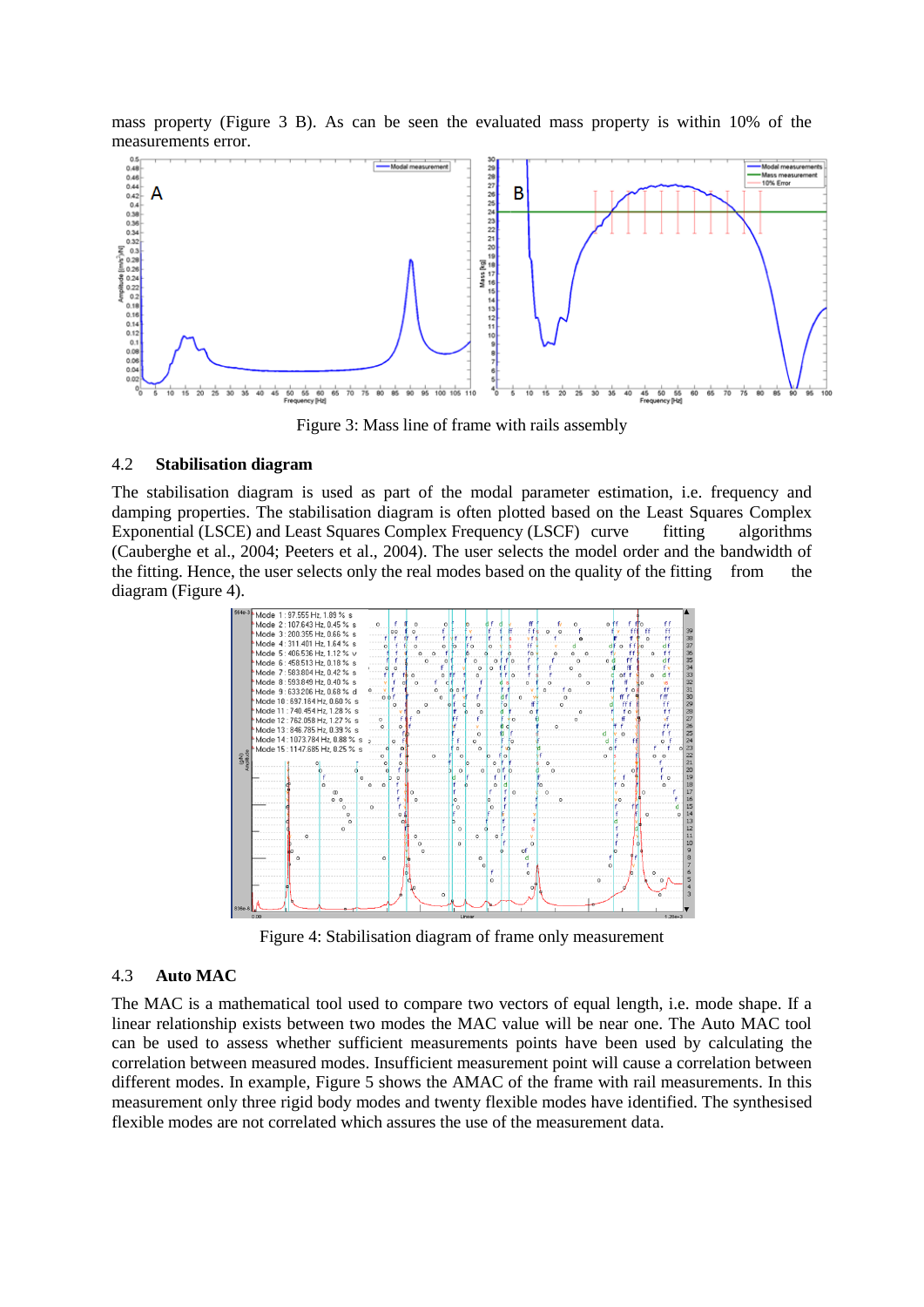

Figure 5: AMAC of frame with rails measurement

# <span id="page-4-0"></span>5 **FEM AND MEASUREMENTS CORRELATION AND COMPARISON**

The estimated modal properties – frequency and mode shapes based on the measurements were compared and correlated. An animation movie was made for each mode which shows the mode shape of the assembly. Each measured mode was identified by comparing the animation to the FEM animations. This process was made by focusing on the main characteristics of the mode shape i.e., bending, twisting, symmetric and anti symmetric of the assembly. As an example, the main characteristics of two modes are introduced, the first order bending of the upper beams in symmetric or anti-symmetric shapes, as seen in [Figure](#page-4-1) **6** A and B respectively. These FEM modes at 639Hz and 647Hz were identified as measured modes at 584Hz and 594Hz respectively



Figure 6: Two mode shape at 639Hz (A) and 647Hz (B) of frame only assembly

<span id="page-4-1"></span>After finding the corresponding modes between FEM and measurements, a correlation plot was used to assess the discrepancy between the measurements and the simulation frequency values [\(Figure](#page-5-0)  [7\)](#page-5-0). The discrepancy increased as the complexity of the analysis raises, i.e. 6% for frame only and 15% for frame and rails. However, these values are low when taking into consideration the measurements and modelling errors. As expected the measured frequencies were always lower than those simulated since the simulation lacks the damping properties of the surface to surface contacts. For each measurement several modes were missing due to their low amplitude being below the sensor noise level.